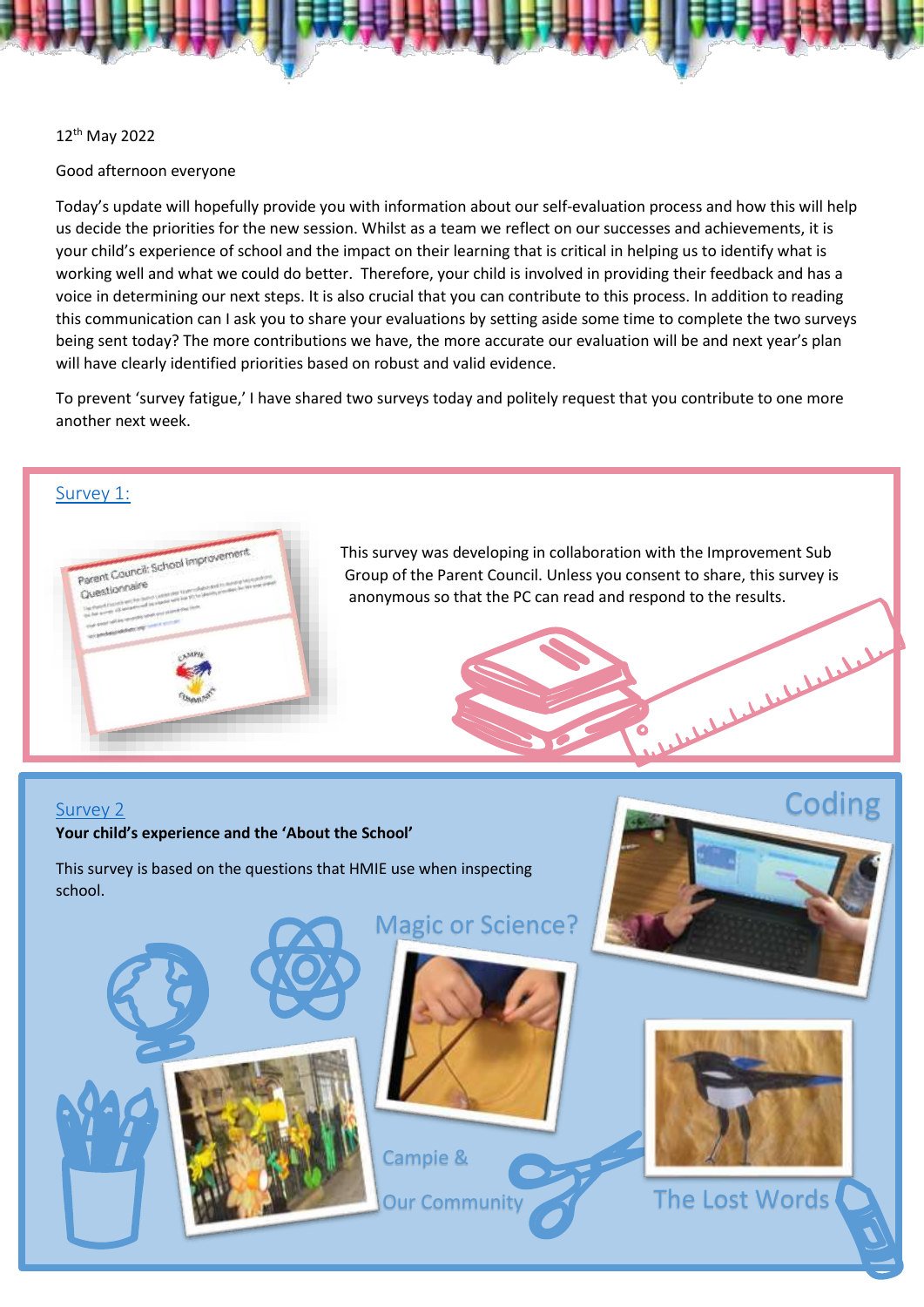# Your child's voice



Education Scotland has a document which supports learners to contribute meaningfully to the self-evaluation process.

At our assembly on Friday we asked our learners to vote on which theme they would like us to focus on for the year ahead.







We will be using data collected from our annual P6 survey and a whole school pupil questionnaire to narrow the focus as that we can concentrate on the aspects of health and wellbeing that our learners really want to improve.